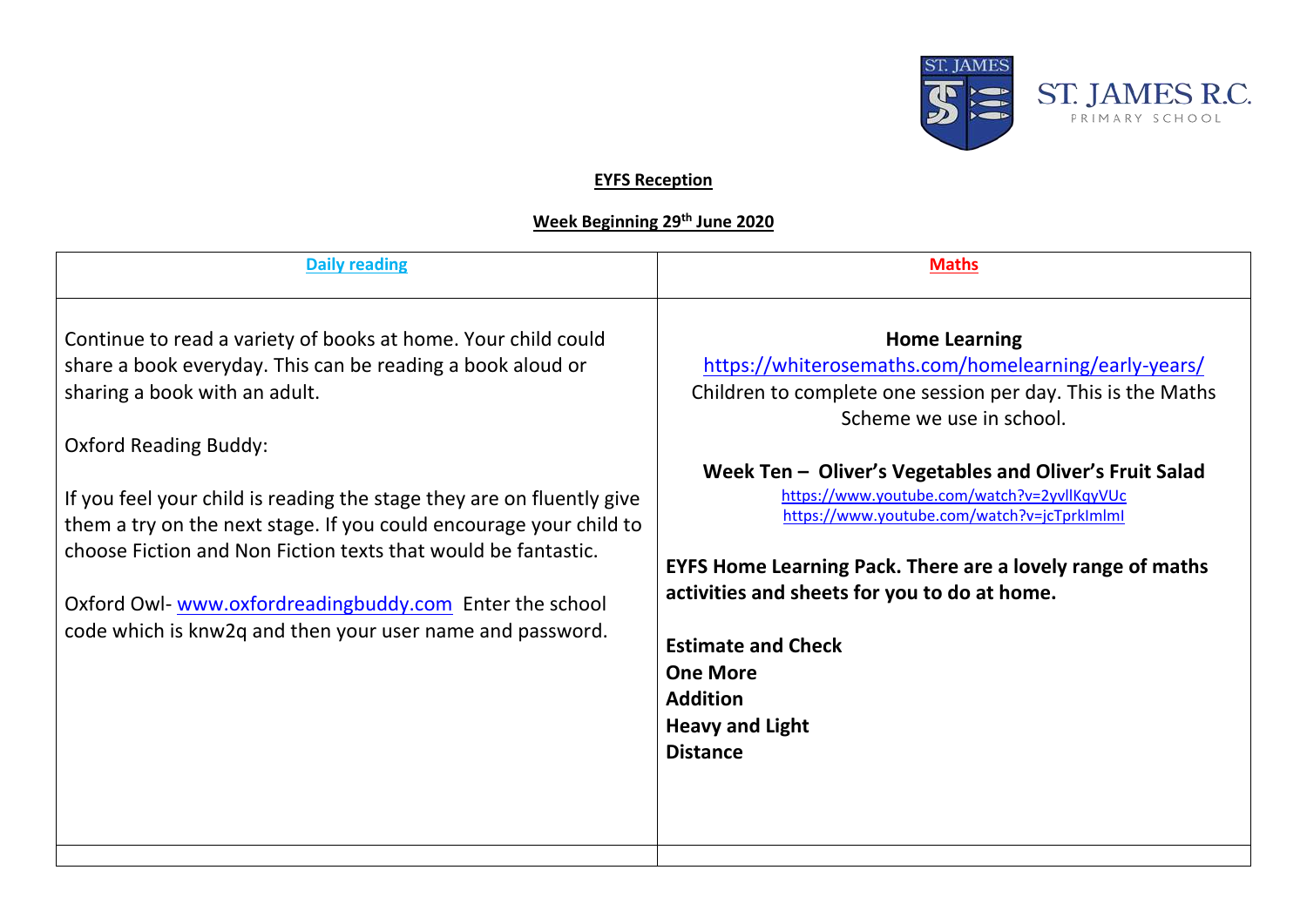| <b>Phonics</b>                                                                  | <b>Writing</b>                                                                                                                                                                                                                                               |
|---------------------------------------------------------------------------------|--------------------------------------------------------------------------------------------------------------------------------------------------------------------------------------------------------------------------------------------------------------|
| Continue with:                                                                  |                                                                                                                                                                                                                                                              |
| Daily Phonics: https://www.phonicsplay.co.uk/-phase two & 3<br>for Reception.   | • Do you like fruit and vegetables? Can you write me some<br>sentences about your favourite fruit and vegetables? You could<br>write why they are your favourite or what you like them with.<br>My favourite vegetables are roast potatoes and mashed turnip |
| If you child is confidant please move on to phase four and five.                | on my Sunday dinner.<br>I love mango and passion fruit smoothies.                                                                                                                                                                                            |
| https://www.topmarks.co.uk/english-games/3-5-years/letters-<br>and-sounds       | Children can use the word mat attached to support their writing.                                                                                                                                                                                             |
|                                                                                 | Children to write a shopping list of fruit, vegetables or both.                                                                                                                                                                                              |
| There are some phonics sheets and activities in the EYFS Home<br>Learning pack. |                                                                                                                                                                                                                                                              |
| oo, ar, or focus this week.                                                     |                                                                                                                                                                                                                                                              |